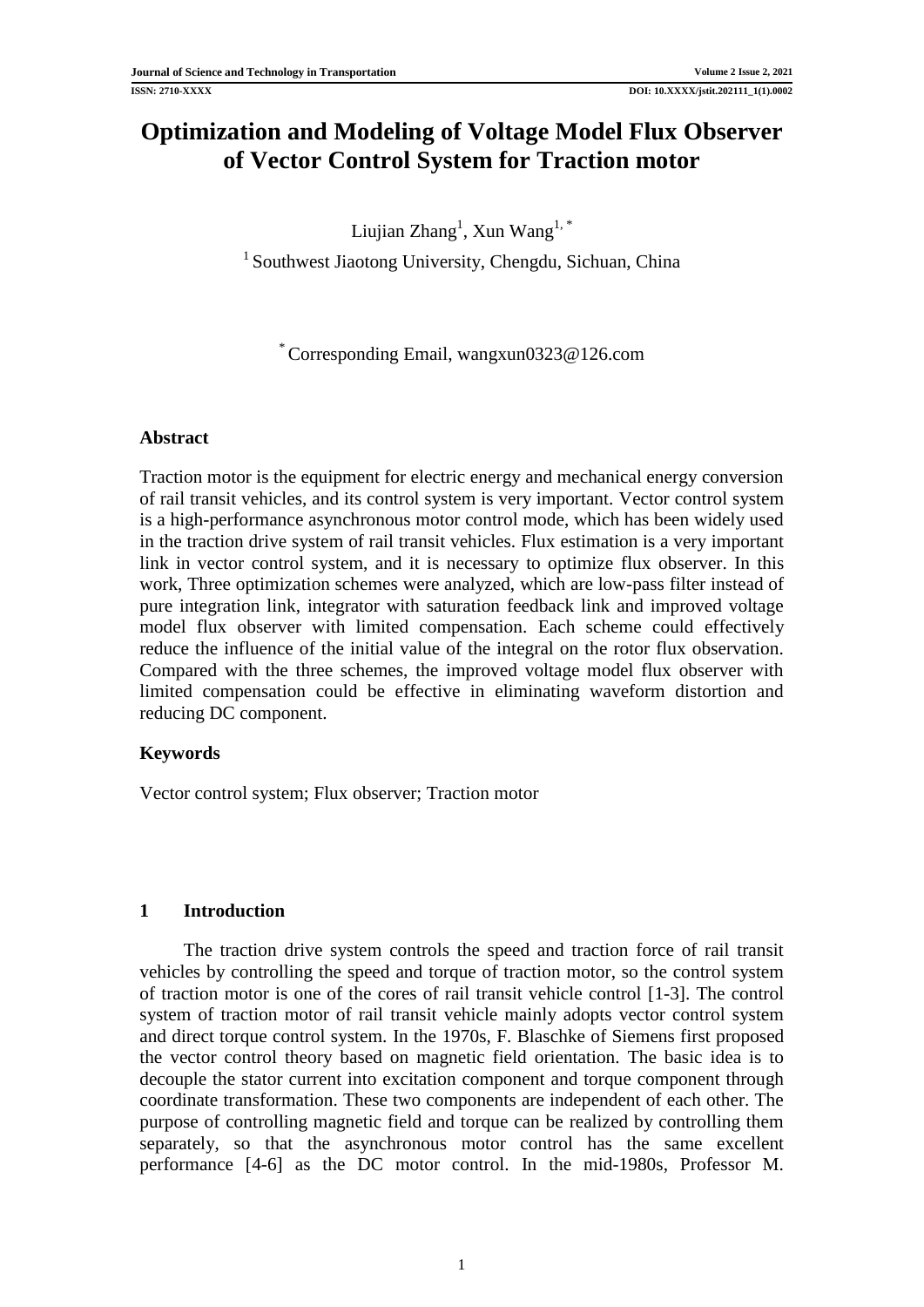Depenbrock of Germany proposed a direct self-control method. Different from the decoupling method used in vector control [\[7-9\]](#page-8-2), it directly controls the torque of the motor by rapidly changing the slip speed of the motor magnetic field to the rotor, so as to obtain the high-performance state of the torque.

The torque of asynchronous motor is not only related to air gap flux and rotor current, but also depends on the power factor of rotor current. The complexity of its torque makes the control of asynchronous motor [\[10-12\]](#page-8-3) more difficult. In Figure 1,  $\alpha\beta$  is the static two-phase coordinate system of the stator, and MT is the two-phase coordinate system rotating at the synchronous angular speed  $\omega_{\rm s}$  of the motor, which call MT coordinate system. If the M-axis of MT coordinate system coincides with the rotor flux space vector, the stator current  $i<sub>s</sub>$  of asynchronous motor could be decomposed into excitation current component  $i_M$  and torque current component  $i_T$ along the M-axis and T-axis, where  $i_M$  and  $i_T$  are decoupled from each other. If the excitation component  $i_M$  of stator current is kept unchanged and the torque component  $i_{\text{t}}$  is controlled during the speed regulation of the motor [\[13-15\]](#page-9-0), good dynamic performance could be obtained.



**Figure 1** Space vector diagram of traction asynchronous motor.

If the three-phase asynchronous motor can realize MT synchronous coordinate system in the system and ensure that the direction of M-axis is consistent with the direction of rotor magnetic field [\[16-18\]](#page-9-1). It can separately control the magnetic field current  $i_M$  and torque current  $i_T$  to decouple the nonlinear coupling, which is the basic idea of vector control [\[19-21\]](#page-9-2). According to the basic concept of vector control, the mathematical model of the control system is established in the synchronous rotating coordinate system based on rotor field orientation. Synchronous rotating coordinate system changes vector control into scalar control. The orientation according to the magnetic field direction makes the system nonlinear decoupling, which is used to improve the dynamic characteristics of the system [\[22,](#page-9-3) [23\]](#page-9-4).

In order to obtain the rotor flux accurately, the rotor flux observer is usually used for estimation. At present, there are two commonly used rotor flux observer models: voltage model rotor flux observer and current model flux observer. The current model rotor flux observer could observe the rotor flux in the whole speed range, but because the input signal used contains rotor time constant. The observation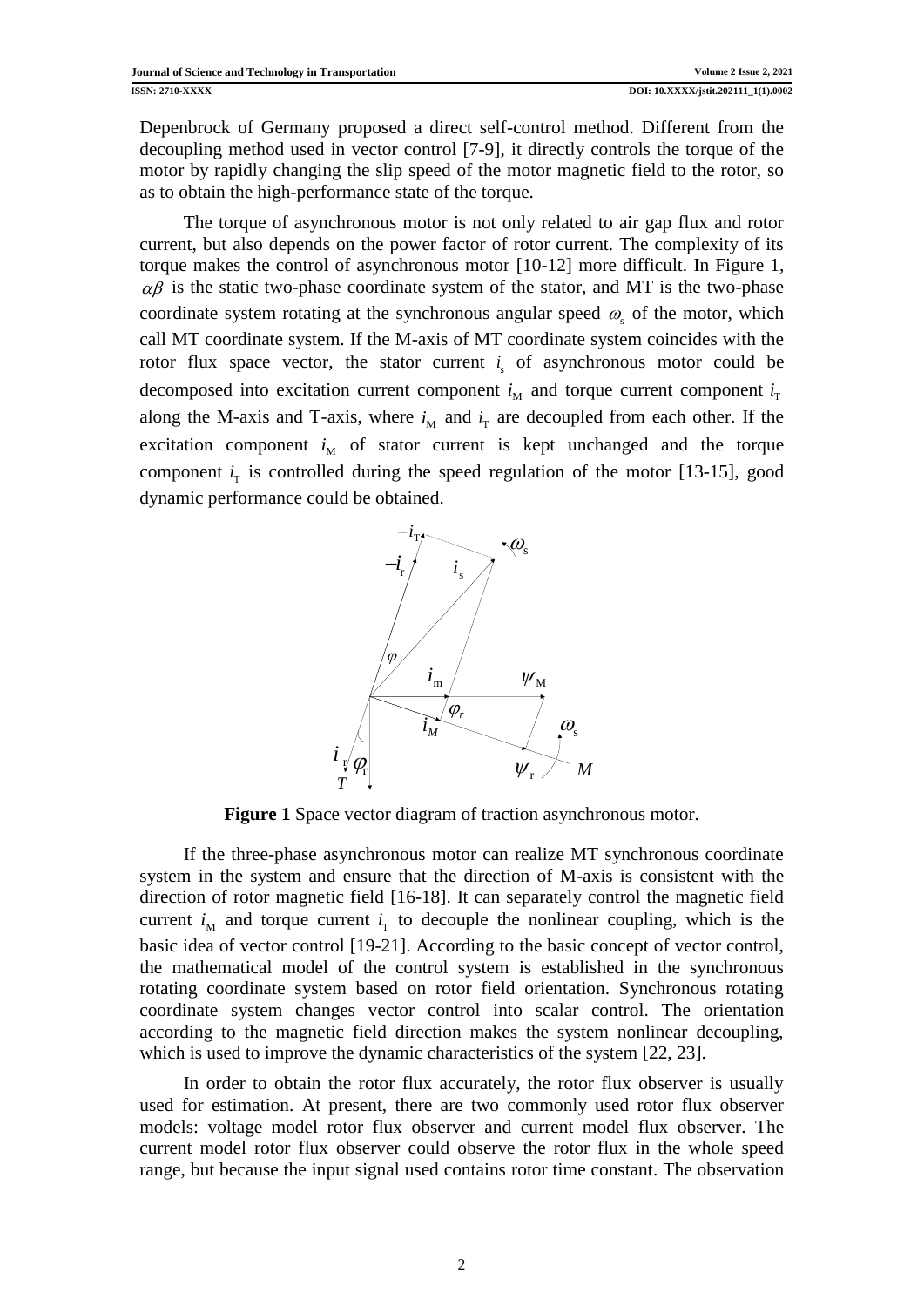accuracy is related to the measurement accuracy of rotor winding parameters, and the change of temperature and skin effect would lead to a large change range of rotor resistance, it makes it difficult to accurately measure the rotor flux. In this work, the problems of voltage model rotor flux observer could be analysed and optimized.

#### **2 Analysis of problems in voltage model flux observer**

In the αβ coordinate system, the rotor flux of the motor could be obtained by integrating the back EMF of the motor. The mathematical expression of the voltage model flux observer is:

$$
\begin{cases} \n\psi_{\text{ra}} = \frac{L_{\text{r}}}{L_{\text{m}}} \bigg[ \int (U_{\text{sa}} - R_{\text{s}} i_{\text{sa}}) dt - \sigma L_{\text{s}} i_{\text{sa}} \bigg] \\ \n\psi_{\text{r}\beta} = \frac{L_{\text{r}}}{L_{\text{m}}} \bigg[ \int (U_{\text{s}\beta} - R_{\text{s}} i_{\text{s}\beta}) dt - \sigma L_{\text{s}} i_{\text{s}\beta} \bigg] \n\end{cases}
$$

The structure diagram of the voltage model rotor flux observer is shown in Figure 2. The voltage model rotor flux observer is essentially a pure integrator. Its algorithm does not contain rotor parameters, so the motor parameters have little effect on it, and there is no speed signal. It is suitable for vector control technology. Its disadvantages are also obvious: first, the DC bias error and initial value error of integration caused by pure integration link. Second, the effect of stator resistance voltage drop at low speed will reduce the observation accuracy. Therefore, the voltage model rotor flux observer is not suitable for low-speed field merging. In order to better control the motor, it needs to be further improved.



**Figure 2** Voltage model of rotor flux linkage in static coordinate system.

Because the voltage model contains pure integration link, and the inherent DC deviation and initial value of integration in the pure integration link would cause the error of flux observation, the inherent initial value of integration and DC deviation of voltage model should be analyzed. If the initial integration time of a sinusoidal signal is not at the peak point of the sinusoidal signal, the output waveform would contain DC component.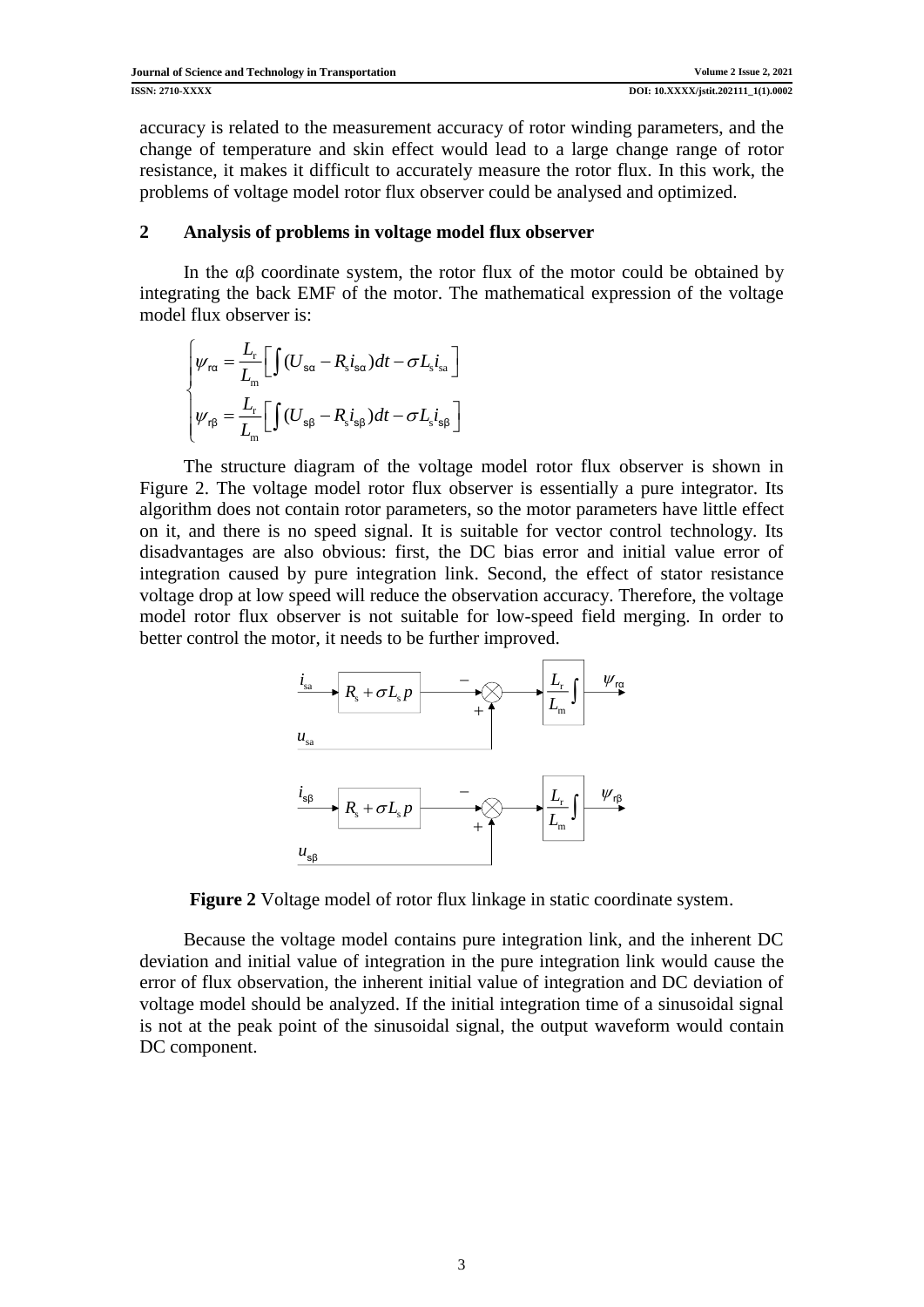

**Figure 3** Output waveform with different initial value of integration in pure integral operation of sinusoidal signal.

As can be seen in Figure 3, only when  $\omega t = \pi/2$ , the waveform is axisymmetric, otherwise the DC component would be large. In addition, the DC offset input would also cause the DC component of the output signal.



**Figure 4** Error caused by DC bias in pure integral operation of sinusoidal signal.

In Figure 4, after the input signal with amplitude of  $+10V$  is injected with DC offset of  $+1V$ , the integral output is divergent. This means that DC bias occurs in the motor, which is prohibited in actual operation, so it should be improved.

## **3 Improvement of voltage model rotor flux observer**

## **3.1 Low-pass filter instead of pure integral link**

Generally speaking, the first-order low-pass filter can be used to replace the pure integral link to eliminate the output error caused by the initial value of the integral, but this method cannot solve the problem of input DC bias, and the introduction of the filter will produce new amplitude and phase angle errors. The principal block diagram of the voltage model rotor flux observer using low-pass filter link instead of pure integration link is shown in Figure 5.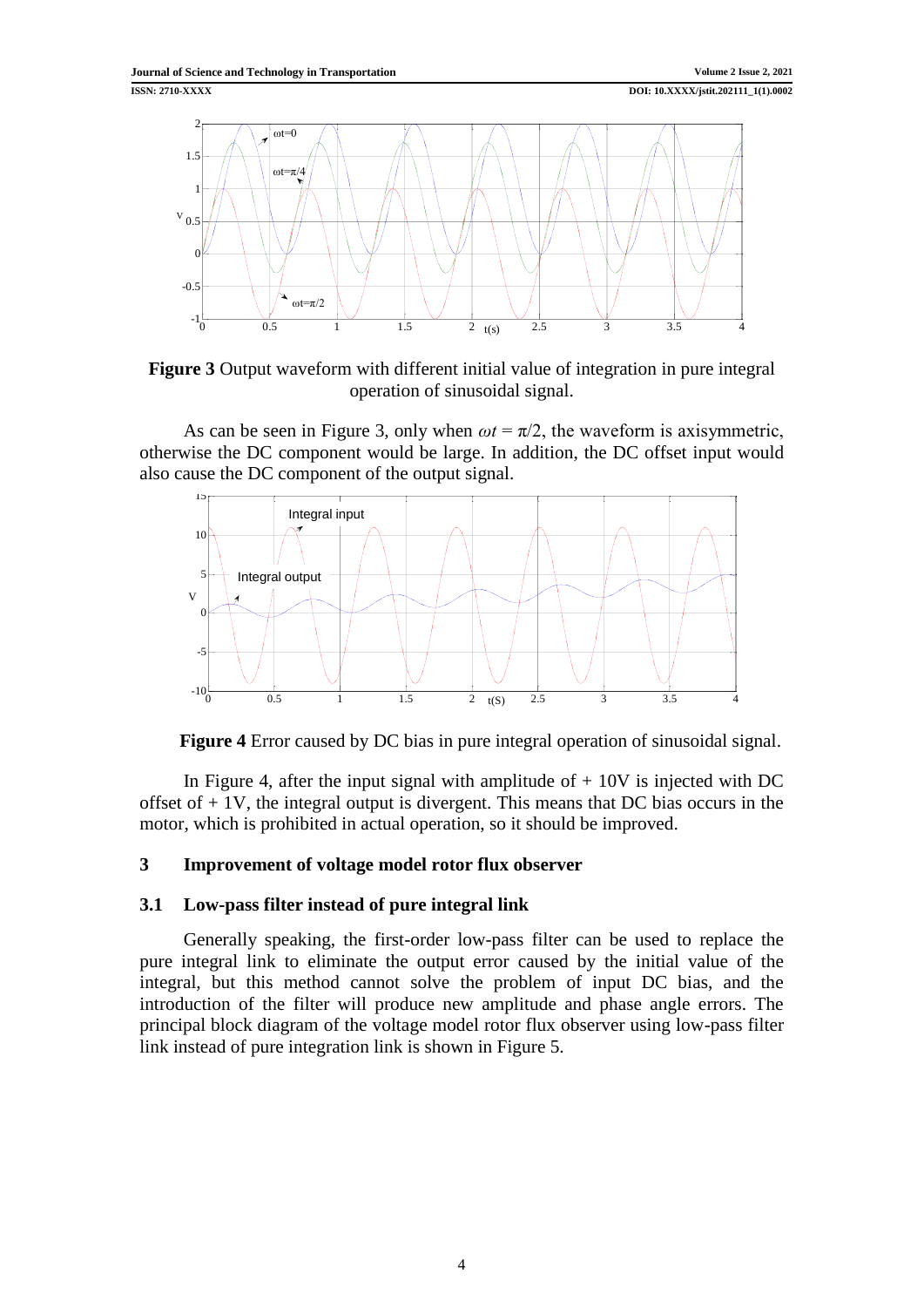

**Figure 5** Principal block diagram of the voltage model rotor flux observer using lowpass filter link instead of pure integration link.

Figure 6(a) shows the output waveform of the model at different initial integration values. It can be seen that this method can well reduce the impact of initial integration values on rotor flux observation. As shown in Figure 6(b), waveform 1 is the ideal output waveform, waveform 2 is the output waveform when the cut-off frequency is 20Hz, and waveform 3 is the output waveform when the cut-off frequency is 50Hz. It can be seen that although the low-pass filter can eliminate the influence of the initial integral value, the error of amplitude and phase angle between its output and the ideal output still exists, and the error increases with the increase of the cut-off frequency. Waveform 4 is the output waveform after adding  $+ 1V$  DC offset to the input signal. It can be seen that the low-pass filter has a certain inhibitory effect on the output divergence caused by DC offset, but its output signal still contains DC component.



**Figure 6** Simulation results of replacing pure integration with low-pass filter.

## **3.2 Integrator with saturation feedback link**

As shown in Figure 7, an integrator with saturation feedback link could compensate the amplitude and phase errors caused by the introduction of low-pass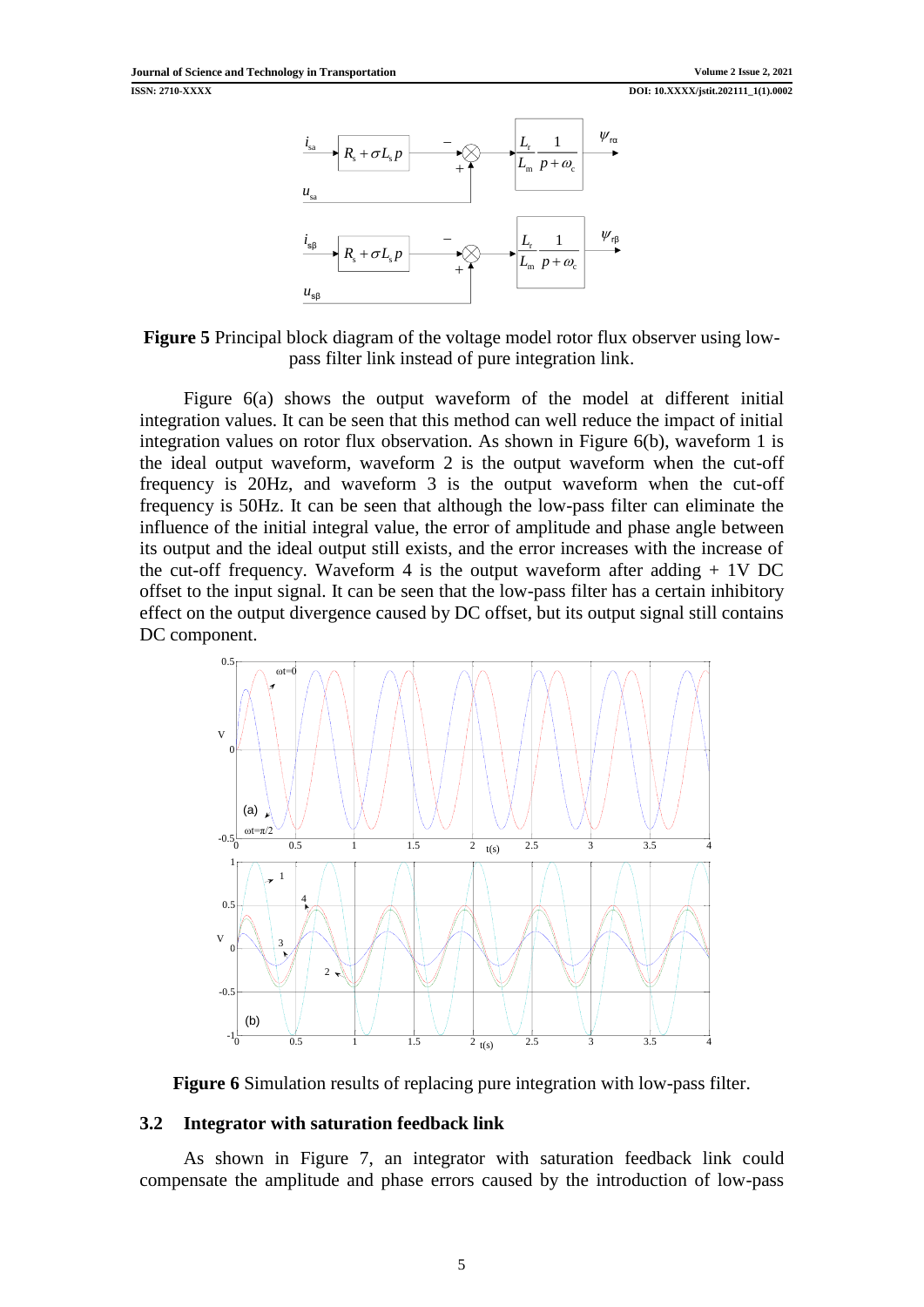filter. In the Figure, *emf<sub>r</sub>* is the back electromotive force of the motor, and  $\psi_{\text{cmp}}$  is the value of  $\psi_r$  after amplitude limiting,  $\omega_c$  is the cut-off frequency and *L* is the saturation threshold. When  $\psi_{\text{cmp}}=0$ , the integrator could be regarded as a first-order low-pass filter, when  $\psi_{\text{cmp}} = \psi_{\text{r}}$ , the integrator could be regarded as a pure integrator. The integrator could be regarded as a first-order low-pass filter with adjustable cut-off frequency, and its performance is between pure integrator and low-pass filter.



**Figure 7** Schematic diagram of integrator with saturation feedback link.

In Figure 8, waveform 1 is the ideal integral output, and waveform 2 is the integral output with saturation feedback link. It can be seen from the figure that the amplitude and phase errors caused by the introduction of low-pass filter have been eliminated. Waveform 3 is the output of the integrator when the DC offset of  $+1V$  is superimposed on the input signal. It can be seen that the DC component is still contained in the output signal, and the waveform is distorted.



**Figure 8** Simulation results of integrator with saturation feedback link.

In this scheme, the selection of saturation threshold L is particularly important. Only when the ideal output amplitude is equal to the saturation threshold could the correct waveform be output, as shown in Figure 9(b). If the saturation threshold is greater than the ideal output amplitude, there is a DC component in the output, as shown in Figure 9(a). The saturation threshold is less than the ideal output amplitude, the output waveform is obviously distorted, and there are certain amplitude and phase errors, as shown in Figure 9(c).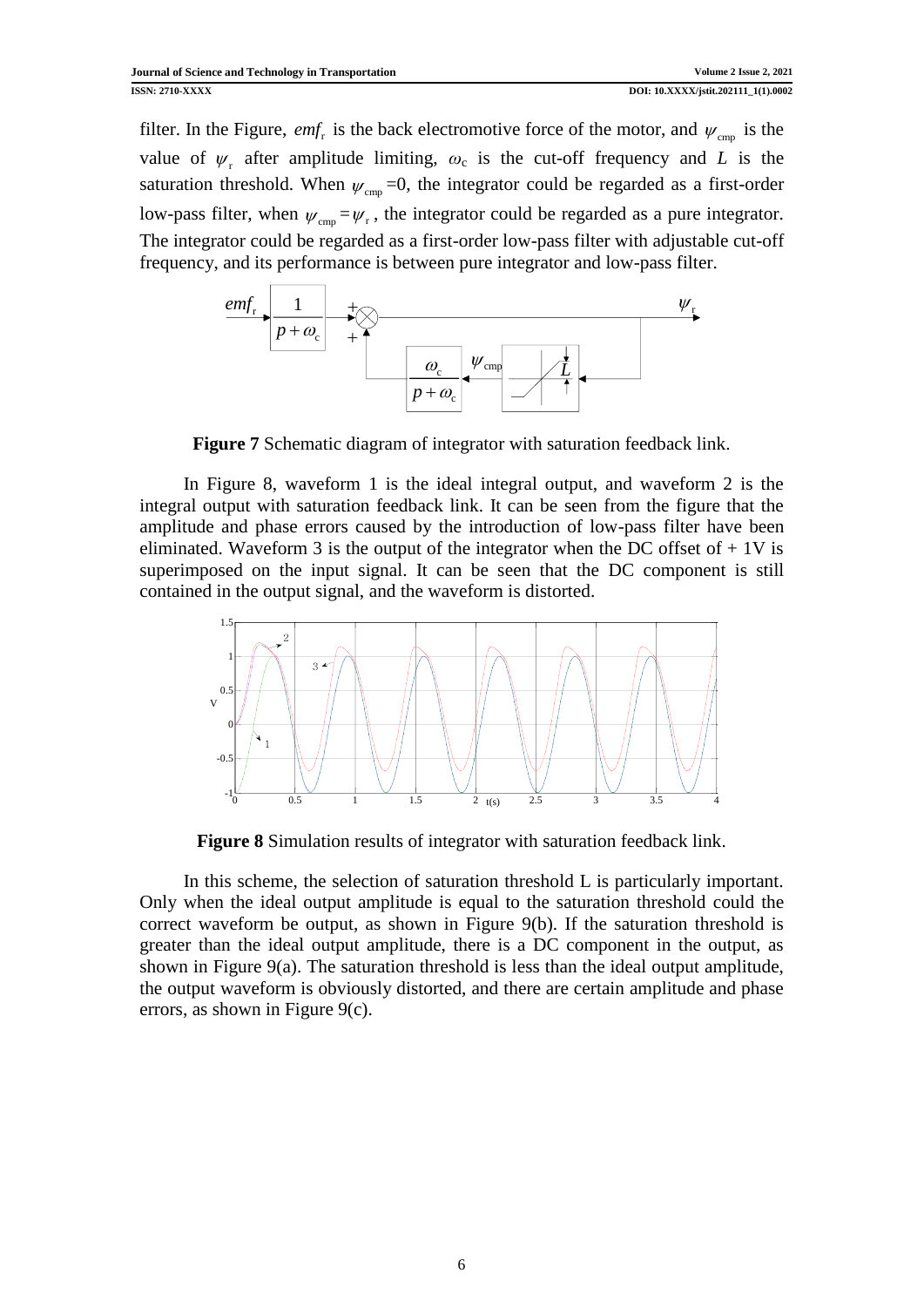

**Figure 9** Simulation results of integrator with saturation feedback link when integral amplitude changes.

#### **3.3 Improved voltage model flux observer with finite compensation**

Figure 10 is an improved voltage model flux observer with limited compensation. The feedback link of the circuit limits the amplitude of the flux linkage through the transformation and inverse transformation from rectangular coordinates to polar coordinates. The amplitude angle remains unchanged, and the waveform distortion caused by the saturation threshold could be greatly improved.



**Figure 10** Principal block diagram of improved voltage model flux observer with finite compensation.

Figure 11 shows the simulation results. Waveform 1 is the ideal integral output, and waveform 2 is the output of the improved voltage model with limited compensation. It can be seen from the Figure that the integrator eliminates the amplitude and phase angle errors caused by the introduction of low-pass filter. Waveform 3 is a waveform superimposed with a DC offset of  $+1V$  in the input signal. The DC component in the output signal still exists, but compared with the integrator with saturation feedback link, the DC component is much reduced, and the waveform distortion problem of the integrator with saturation integral feedback link is improved.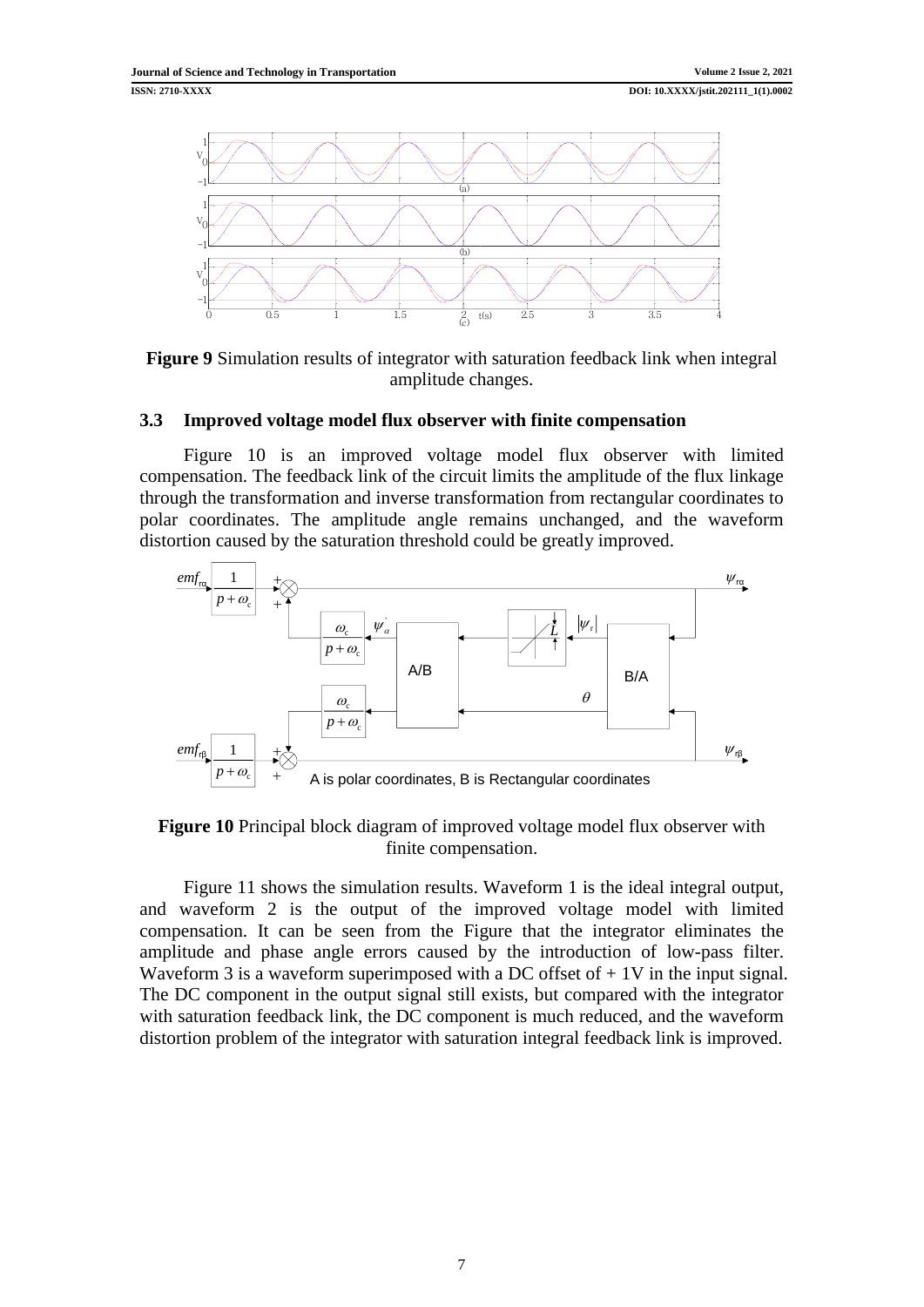

**Figure 11** Simulation results of improved voltage model flux observer with finite compensation.

The correct waveform can be output only when the ideal integral output is consistent with the saturation threshold, as shown in Figure 12(b). When the saturation threshold is greater than the ideal integral output value, there is a DC component in the output waveform, as shown in Figure 12(a). When the saturation threshold is less than the ideal integral output value, there are certain phase and amplitude errors in the output waveform, as shown in Figure 12(c). This integrator is suitable for the situation that the magnetic flux amplitude remains unchanged, that is, the ideal output amplitude remains unchanged.



**Figure 12** Simulation results of an improved voltage model flux observer with finite compensation when the integral amplitude changes.

Through the analysis and comparison of the above three improved voltage model rotor flux observers, it can be seen that the improved voltage model flux observer with limited compensation has significant effect in eliminating waveform distortion and reducing DC component.

## **4 Conclusions**

Vector control is a high-performance asynchronous motor control method. The stator current is decoupled into excitation component and torque component through coordinate transformation, and the purpose of controlling magnetic field and torque can be realized by controlling them separately. The voltage model rotor flux observer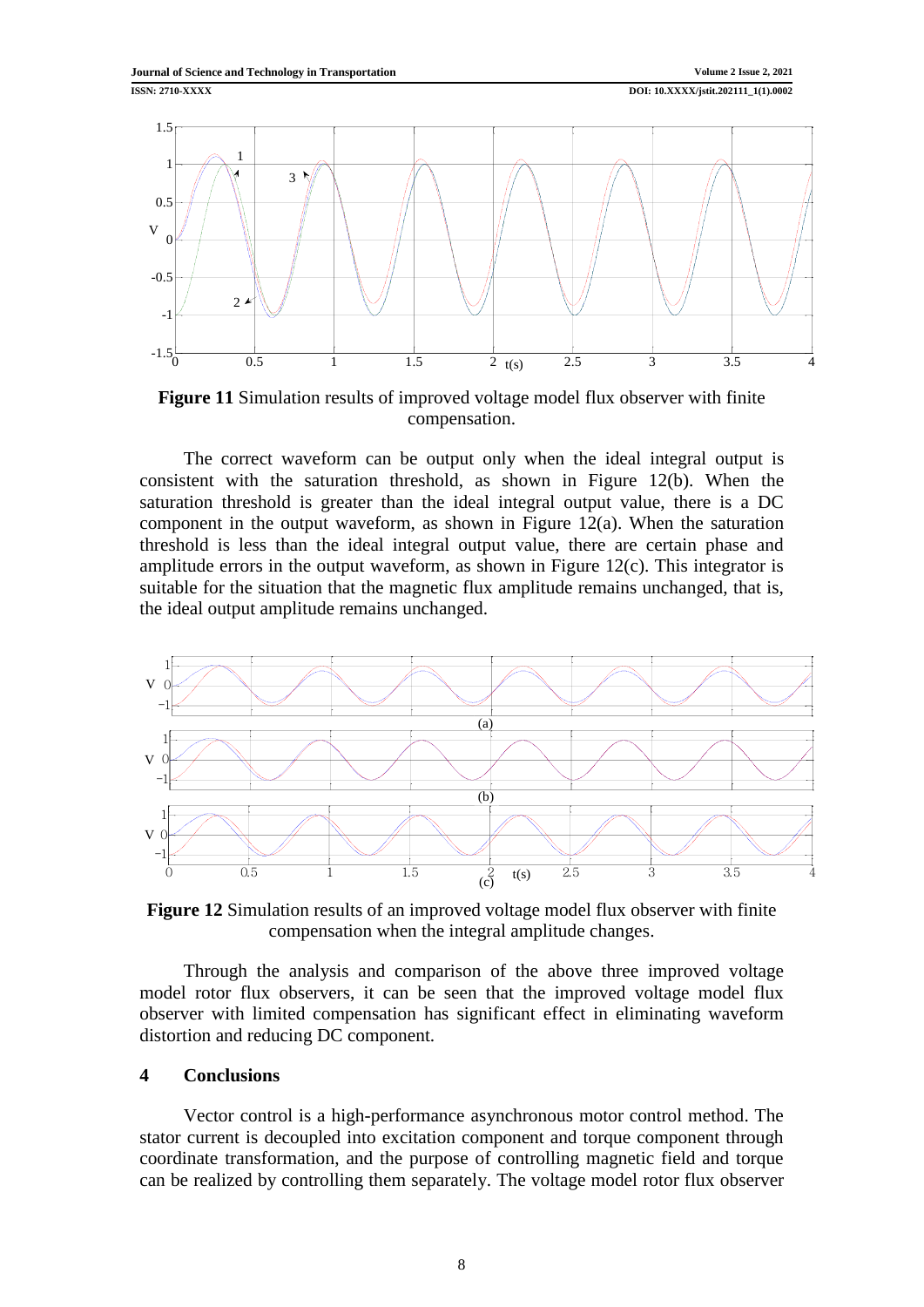obtains the rotor flux through estimation. The algorithm does not include rotor parameters, so the motor parameters have little effect on it, and there is no need for speed signal. In the low-pass filter replaces the pure integral link, the simulation results show that the influence of the initial integral value on the rotor flux observation could be reduced. In integrator with saturation feedback link, the simulation results show that the correct waveform could be output only when the ideal output amplitude is equal to the saturation threshold. The improved voltage model flux observer with limited compensation is effective in eliminating waveform distortion and reducing DC component.

## **Acknowledgements**

The authors would like to thank the support from supervisor and acknowledge Southwest Jiaotong University Graduate Scholarship.

## **References**

- <span id="page-8-0"></span>1. Li M., Wang Y. H., Jia L. M., and Cui Y. R., *Risk propagation analysis of urban rail transit based on network model.* Alexandria Engineering Journal, 2020. **59**(3): 1319-1331.
- 2. Li S. T., Wu S. R., Xiang S. Q., Zhang Y. B., Guerrero J. M., and Vasquez J. C., *Research on Synchronverter-Based Regenerative Braking Energy Feedback System of Urban Rail Transit.* Energies, 2020. **13**(17).
- 3. Liu H., Zheng Z. D., and Xu Z., *Architecture of urban rail transit power supply based on PET braking energy feedback.* Journal of Engineering-Joe, 2019(16): 2758-2763.
- <span id="page-8-1"></span>4. Shen X. J., Wei H. Y., and Wei L., *Study of trackside photovoltaic power integration into the traction power system of suburban elevated urban rail transit line.* Applied Energy, 2020. **260**.
- 5. Wang L. C., Ping W., Zhao C. Y., Liu D. Y., and Ke W. H., *An experimental study on the characteristics of vibration source in urban rail transit turnouts.* Proceedings of the Institution of Mechanical Engineers Part F-Journal of Rail and Rapid Transit, 2020. **234**(9): 945-957.
- 6. Yang Y. D., Liu J., Shang P., Xu X. Y., and Chen X. C., *Dynamic Origin-Destination Matrix Estimation Based on Urban Rail Transit AFC Data: Deep Optimization Framework with Forward Passing and Backpropagation Techniques.* Journal of Advanced Transportation, 2020. **2020**.
- <span id="page-8-2"></span>7. Buchberger H., *The Influence of Thyristor Control on Traction Motors.* IFAC Proceedings Volumes, 1977. **10**(10): 415-419.
- 8. Denoncin L., Detemmerman B., and Lataire P., *Control of a Current Inverter-Fed Asynchronous Machine for Railway Traction and Alternative Motors in General.* IFAC Proceedings Volumes, 1983. **16**(16): 643-650.
- 9. Mapelli F. L., Tarsitano D., and Cheli F., *MRAS rotor resistance estimators for EV vector controlled induction motor traction drive: Analysis and experimental results.* Electric Power Systems Research, 2017. **146**: 298-307.
- <span id="page-8-3"></span>10. Mei T. X., Yu J. H., and Wilson D. A., *A Mechatronic Approach for Anti-slip Control in Railway Traction.* IFAC Proceedings Volumes, 2008. **41**(2): 8275- 8280.
- 11. Pachter M., *Speed control of a field controlled D.C. traction motor.* Automatica, 1981. **17**(4): 627-630.